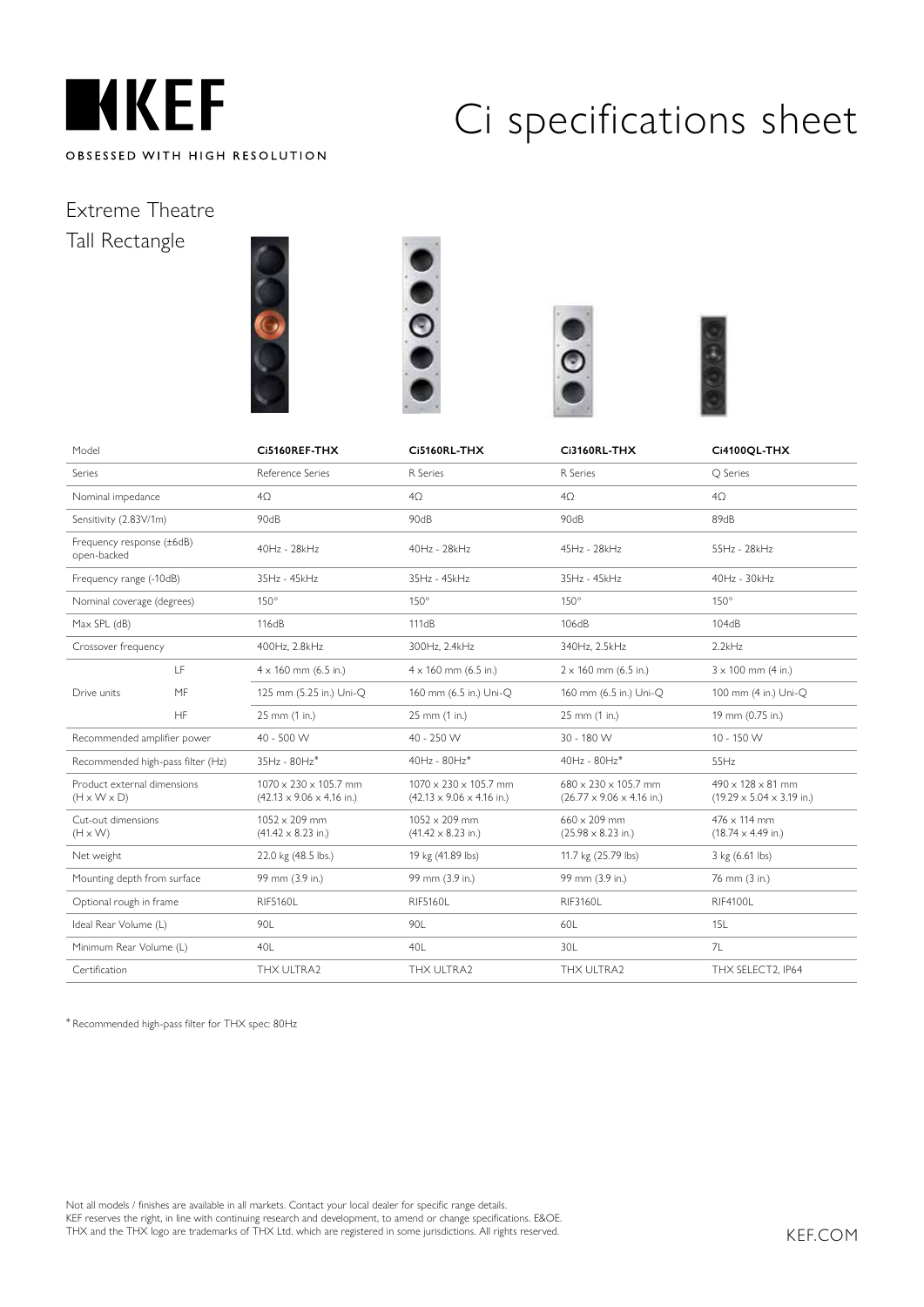

### Extreme Theatre Round / Square





| Model                                    |                         | Ci200RR-THX          | Ci200RS-THX                                                                        |
|------------------------------------------|-------------------------|----------------------|------------------------------------------------------------------------------------|
| Series                                   |                         | R Series             | R Series                                                                           |
| Nominal impedance                        |                         | 4O                   | 4O                                                                                 |
| Sensitivity (2.83V/1m)                   |                         | 90dB                 | 90dB                                                                               |
| Frequency response (±6dB)<br>open-backed |                         | 33Hz - 28kHz         | 33Hz - 28kHz                                                                       |
| Frequency range (-10dB)                  |                         | 28Hz - 45kHz         | 28Hz - 35kHz                                                                       |
| Nominal coverage (degrees)               |                         | $120^\circ$          | $120^\circ$                                                                        |
| Max SPL (dB)                             |                         | 106dB                | 106dB                                                                              |
| Crossover frequency                      |                         | 2.2kHz               | 2.2kHz                                                                             |
|                                          | LF                      | 200 mm (8 in.) Uni-Q | 200 mm (8 in.) Uni-Q                                                               |
| Drive units                              | HF                      | 38 mm (1.5 in.)      | 38 mm (1.5 in.)                                                                    |
| Recommended amplifier power              |                         | 10 - 190 W           | 10 - 190 W                                                                         |
| Recommended high-pass filter (Hz)        |                         | 35Hz - 80Hz*         | 35Hz - 80Hz*                                                                       |
| Product external                         | $(H \times W \times D)$ |                      | $273 \times 273 \times 132.6$ mm<br>$(10.75 \times 10.75 \times 5.22 \text{ in.})$ |
| dimensions                               | $Diameter \oslash$      | 290 mm (11.42 in.)   |                                                                                    |
|                                          | Depth                   | 132.6 mm (5.22 in.)  |                                                                                    |
| Cut-out dimensions                       | $(H \times W)$          | ÷,                   | $240 \times 240$ mm<br>$(9.45 \times 9.45 \text{ in.})$                            |
|                                          | Diameter $\varnothing$  | 238 mm (9.37 in.)    | L.                                                                                 |
| Net weight                               |                         | 3.6 kg (7.94 lbs.)   | 3.6 kg (7.94 lbs.)                                                                 |
| Mounting depth from surface              |                         | 126.5 mm (4.98 in.)  | 127 mm (5 in.)                                                                     |
| Optional rough in frame                  |                         | RIF200R              | <b>RIF200S</b>                                                                     |
| Ideal Rear Volume (L)                    |                         | 20L                  | 20L                                                                                |
| Minimum Rear Volume (L)                  |                         | 10L                  | 10 <sup>1</sup>                                                                    |
| Certification                            |                         | THX ULTRA2, IP64     | THX ULTRA2, IP64                                                                   |

\* Recommended high-pass filter for THX spec: 80Hz

Not all models / finishes are available in all markets. Contact your local dealer for specific range details. KEF reserves the right, in line with continuing research and development, to amend or change specifications. E&OE. THX and the THX logo are trademarks of THX Ltd. which are registered in some jurisdictions. All rights reserved.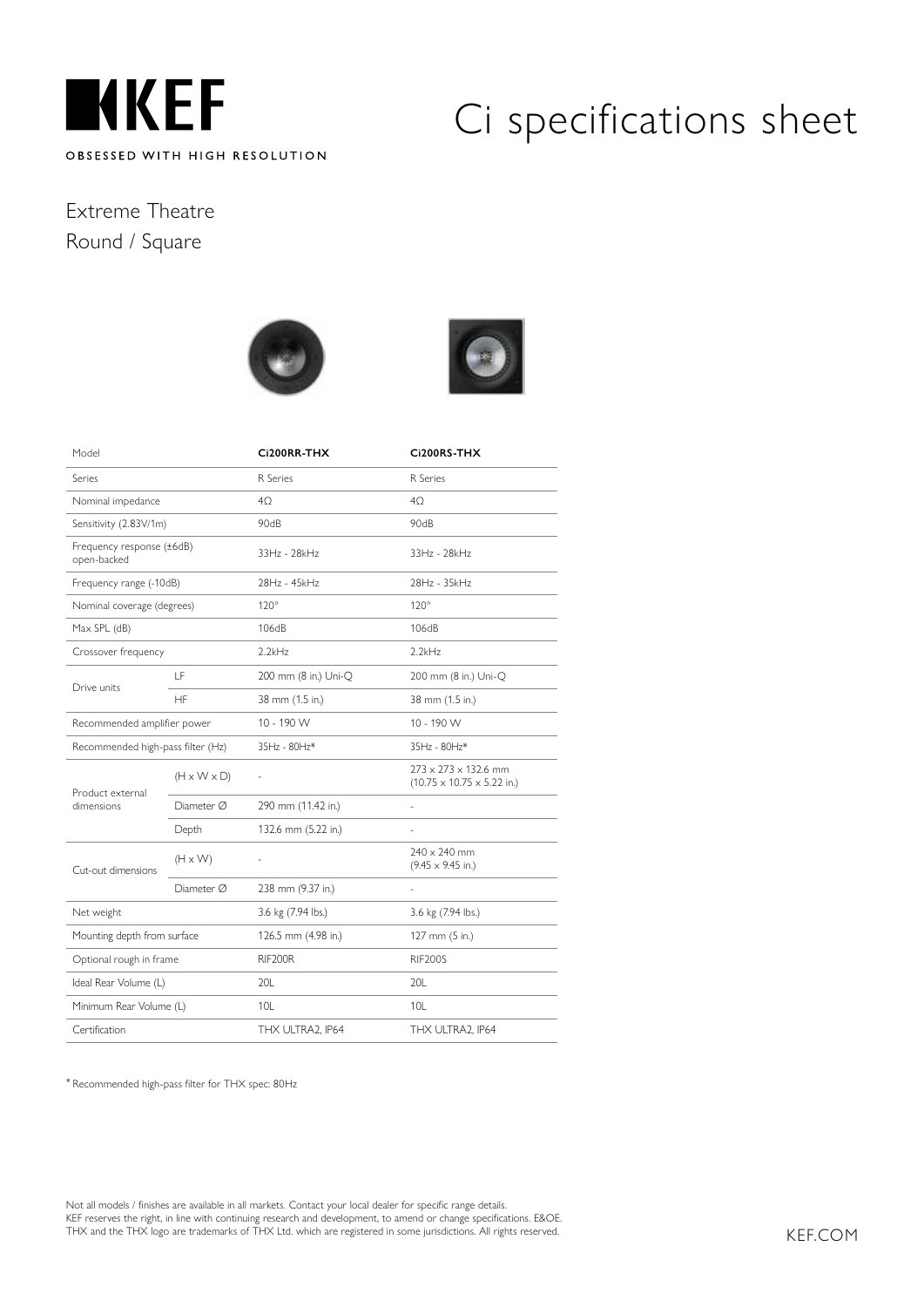

#### Subwoofer







|                                                        | Ci3160RLb-THX                                                          | Ci200QSb-THX<br><b>Passive Mode</b>                                              | Ci200QSb-THX<br><b>Active Mode</b>                                        |
|--------------------------------------------------------|------------------------------------------------------------------------|----------------------------------------------------------------------------------|---------------------------------------------------------------------------|
| Model                                                  |                                                                        | (Crossover "ON")                                                                 | (KASA500)                                                                 |
| Series                                                 | R Series                                                               | O Series                                                                         | O Series                                                                  |
| Nominal impedance                                      | $4\Omega$                                                              | $6\Omega$                                                                        | $\sim$                                                                    |
| Sensitivity (2.83V/1m)                                 | 92dB                                                                   | 85dB                                                                             |                                                                           |
| Frequency response (±6dB)<br>open-backed               | 20Hz - 140Hz                                                           | 40Hz - 100Hz                                                                     | 30Hz - 140Hz                                                              |
| Frequency range (-10dB)                                | 25Hz - KASA setting                                                    | 29Hz - 140Hz                                                                     | 25Hz - KASA setting                                                       |
| Max SPL (dB)                                           | 112dB                                                                  | 104dB                                                                            | 104dB                                                                     |
| Crossover frequency                                    | u,                                                                     | 100Hz                                                                            |                                                                           |
| LF<br>Drive units                                      | $3 \times 160$ mm (6.5 in.)                                            | 200 mm (8 in.)                                                                   | 200 mm (8 in.)                                                            |
| Required amplifier                                     | KEF KASA500                                                            |                                                                                  | KEF KASA500                                                               |
| Recommended amplifier power                            | u,                                                                     | 10 - 150 W                                                                       | $\sim$                                                                    |
| Recommended high-pass filter (Hz)                      | 25Hz - 80Hz*                                                           |                                                                                  | KASA                                                                      |
| Recommended low-pass filter (Hz)                       | 50Hz - 120kHz                                                          | 80Hz - 120Hz                                                                     | 50Hz - 120Hz                                                              |
| Product external dimensions<br>$(H \times W \times D)$ | $680 \times 230 \times 96$ mm<br>$(26.77 \times 9.06 \times 3.78$ in.) | $273 \times 273 \times 106$ mm<br>$(10.75 \times 10.75 \times 4.17 \text{ in.})$ | $273 \times 273 \times 106$ mm<br>$(10.75 \times 10.75 \times 4.17)$ in.) |
| Cut-out dimensions<br>$(H \times W)$                   | $660 \times 209$ mm<br>$(25.98 \times 8.23 \text{ in.})$               | $238 \times 238$ mm<br>$(9.37 \times 9.37 \text{ in.})$                          | $238 \times 238$ mm<br>$(9.37 \times 9.37 \text{ in.})$                   |
| Net weight                                             | 10.9 kg (24.1 lbs)                                                     | 3.3 kg (7.28 lbs)                                                                | 3.3 kg (7.28 lbs)                                                         |
| Mounting depth from surface                            | 88.5 mm (3.84 in.)                                                     | 101.6 mm (4 in.)                                                                 | 101.6 mm (4 in.)                                                          |
| Optional rough in frame                                | <b>RIF3160L</b>                                                        | <b>RIF200S</b>                                                                   | <b>RIF200S</b>                                                            |
| Ideal Rear Volume (L)                                  | 80L                                                                    | 32L#                                                                             | 321#                                                                      |
| Minimum Rear Volume (L)                                | 40L                                                                    | 20L                                                                              | 20L                                                                       |
| Certification                                          | THX ULTRA2, THX SELECT2                                                | THX ULTRA2, THX SELECT2, IP64                                                    | THX ULTRA2, THX SELECT2, IP64                                             |

\* Recommended high-pass filter for THX spec: 80Hz

# For single speaker only. Double volume for pair speakers.

Not all models / finishes are available in all markets. Contact your local dealer for specific range details. KEF reserves the right, in line with continuing research and development, to amend or change specifications. E&OE. THX and the THX logo are trademarks of THX Ltd. which are registered in some jurisdictions. All rights reserved.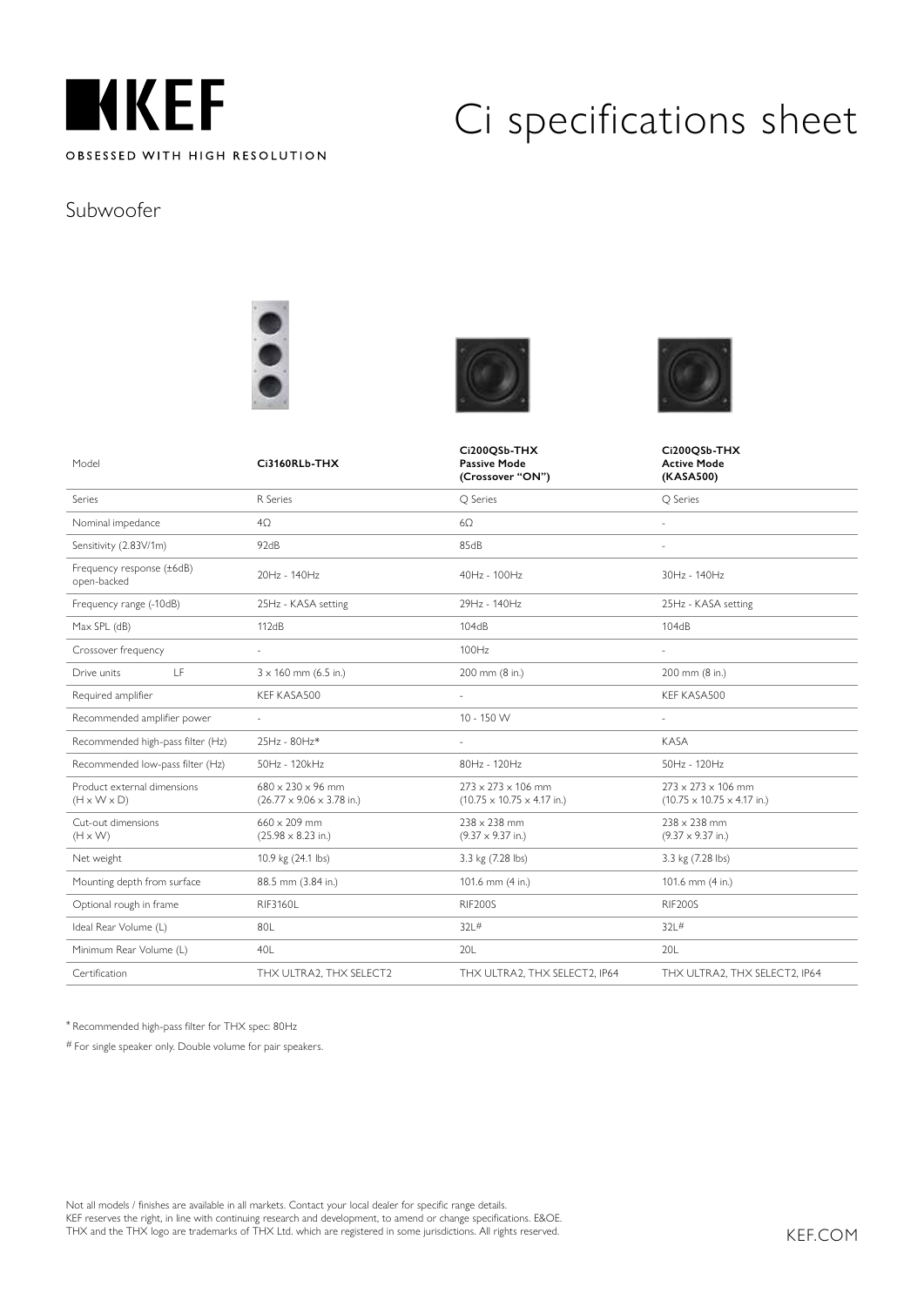

#### Subwoofer





| Model                                    |            | Ci200TRb<br><b>Passive Mode</b> | Ci200TRb<br><b>Active Mode</b><br>(KASA500) |
|------------------------------------------|------------|---------------------------------|---------------------------------------------|
| Series                                   |            | T Series                        | T Series                                    |
| Nominal impedance stereo mode            |            | $2 \times 8\Omega$              | $2 \times 80$                               |
| Nominal impedance mono mode              |            | $16\Omega$                      | $16\Omega$                                  |
| Sensitivity (2.83V/1m)                   |            | 87dB                            | 87dB                                        |
| Frequency response (±6dB)<br>open-backed |            | 42Hz - 120Hz                    | 32Hz - 120Hz                                |
| Frequency range (-10dB)                  |            | 38Hz - 140Hz                    | 25Hz - KASA setting                         |
| Max SPL (dB)                             |            | 109dB                           | 109dB                                       |
| Drive units                              | LF.        | 200 mm (8 in.)                  | 200 mm (8 in.)                              |
| Required amplifier                       |            | ä,                              | KEF KASA500                                 |
| Recommended amplifier power              |            | 10 - 125 W                      | $\frac{1}{2}$                               |
| Recommended low-pass filter (Hz)         |            | 80Hz - 120Hz                    | 60Hz - 120Hz                                |
| Product external                         | Diameter Ø | 290 mm (11.42 in.)              | 290 mm (11.42 in.)                          |
| dimensions                               | Depth      | 63 mm (2.48 in.)                | 63 mm (2.48 in.)                            |
| Cut-out dimensions                       | Diameter Ø | 240 mm (9.45 in.)               | 240 mm (9.45 in.)                           |
| Net weight                               |            | 1.7 kg (3.75 lbs)               | 1.7 kg (3.75 lbs)                           |
| Mounting depth from surface              |            | 59 mm (2.32 in.)                | 59 mm (2.32 in.)                            |
| Optional rough in frame                  |            | RIF200R                         | RIF200R                                     |
| Optional rear enclosure                  |            | RNC200R                         | RNC200R                                     |
| Ideal Rear Volume (L)                    |            | 60L                             | 60L                                         |
| Minimum Rear Volume (L)                  |            | 35L                             | 35L                                         |
| Certification                            |            | IP64                            | <b>IP64</b>                                 |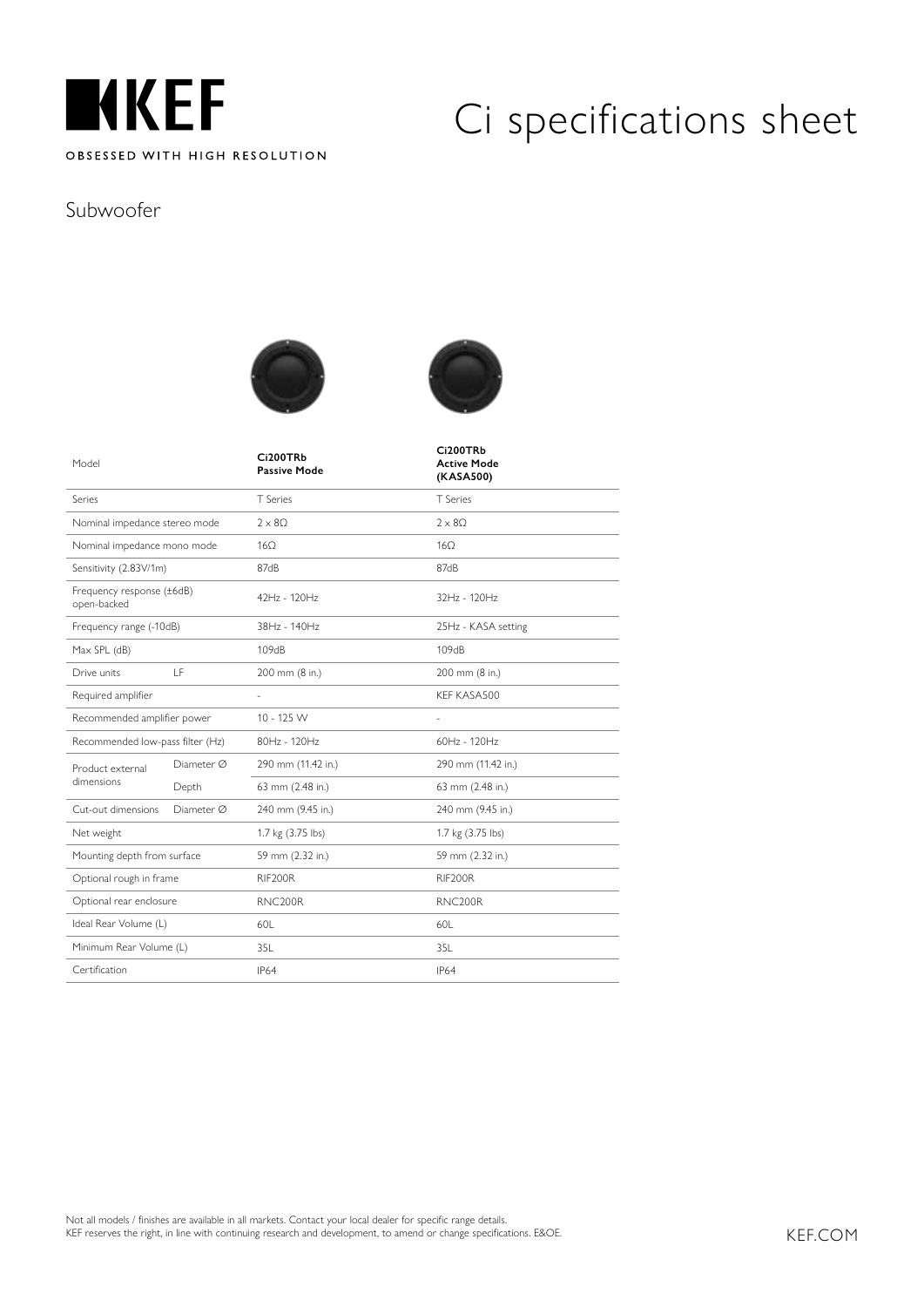

#### Rectangle







| Model                                                  |                                   | <b>Ci200QL</b>                                                                   | <b>Ci160QL</b>                                                                   | Ci160.2CL                                                              |
|--------------------------------------------------------|-----------------------------------|----------------------------------------------------------------------------------|----------------------------------------------------------------------------------|------------------------------------------------------------------------|
| Series                                                 |                                   | O Series                                                                         | O Series                                                                         | C Series                                                               |
| Nominal impedance                                      |                                   | $8\Omega$                                                                        | $8\Omega$                                                                        | $8\Omega$                                                              |
| Sensitivity (2.83V/1m)                                 |                                   | 90dB                                                                             | 89dB                                                                             | 89dB                                                                   |
| Frequency response (±6dB)<br>open-backed               |                                   | 35Hz - 34kHz                                                                     | 38Hz - 34kHz                                                                     | 52Hz - 20kHz                                                           |
| Frequency range (-10dB)                                |                                   | 32Hz - 30kHz                                                                     | 32Hz - 30kHz                                                                     | 47Hz - 45kHz                                                           |
| Nominal coverage (degrees)                             |                                   | $115^\circ$                                                                      | $125^\circ$                                                                      | $120^\circ$                                                            |
| Max SPL (dB)                                           |                                   | 107dB                                                                            | 105dB                                                                            | 104dB                                                                  |
| Crossover frequency                                    |                                   | 2.5kHz                                                                           | 3.0kHz                                                                           | 2.5kHz                                                                 |
| Drive units                                            | LF                                | 200 mm (8 in.) Uni-Q                                                             | 160 mm (6.5 in.) Uni-Q                                                           | 160 mm (6.5 in.) Uni-O                                                 |
|                                                        | HF                                | 25 mm (1 in.)                                                                    | 19 mm (0.75 in.)                                                                 | 16 mm (0.6 in.)                                                        |
| Recommended amplifier power                            |                                   | 10 - 150 W                                                                       | 10 - 125 W                                                                       | 10 - 100 W                                                             |
|                                                        | Recommended high-pass filter (Hz) | 40Hz                                                                             | 45Hz                                                                             | 50Hz                                                                   |
| Product external dimensions<br>$(H \times W \times D)$ |                                   | $369 \times 273 \times 106$ mm<br>$(14.53 \times 10.75 \times 4.17 \text{ in.})$ | $303 \times 223 \times 97.5$ mm<br>$(11.93 \times 8.78 \times 3.84 \text{ in.})$ | $303 \times 223 \times 91$ mm<br>$(11.93 \times 8.78 \times 3.58$ in.) |
| Cut-out dimensions<br>$(H \times W)$                   |                                   | $334 \times 238$ mm<br>$(13.15 \times 9.37 \text{ in.})$                         | $274 \times 194$ mm<br>$(10.79 \times 7.64 \text{ in.})$                         | 274 x 194 mm<br>$(10.79 \times 7.64 \text{ in.})$                      |
| Net weight                                             |                                   | 2.6 kg (5.77 lbs)                                                                | 2.05 kg (4.51 lbs)                                                               | 1.87 kg (4.12 lbs)                                                     |
| Mounting depth from surface                            |                                   | 99.8 mm (3.93 in.)                                                               | 91 mm (3.58 in.)                                                                 | 84.5 mm (3.33 in.)                                                     |
| Optional rough in frame                                |                                   | RIF200L                                                                          | RIF160L                                                                          | RIF160L                                                                |
| Optional rear enclosure                                |                                   | RNC200L                                                                          | <b>RNC160L</b>                                                                   | <b>RNC160L</b>                                                         |
| Ideal Rear Volume (L)                                  |                                   | 60L                                                                              | 25L                                                                              | 35L                                                                    |
| Minimum Rear Volume (L)                                |                                   | 35L                                                                              | 15L                                                                              | 20L                                                                    |
| Certification                                          |                                   | IP64                                                                             | <b>IP64</b>                                                                      | <b>IP64</b>                                                            |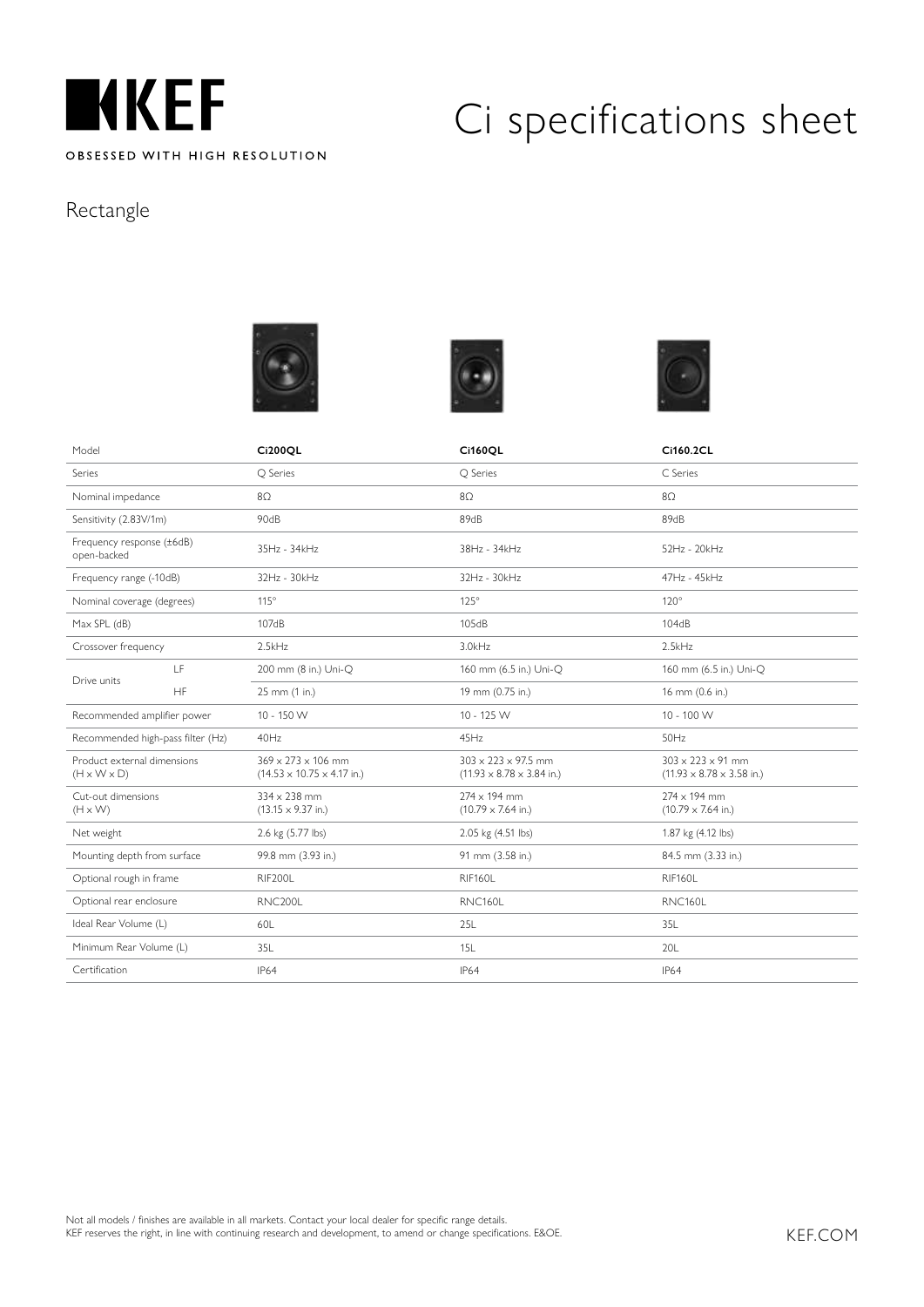

#### Motorised



| Model                                                      |           | Ci3-80QT                                                                 |
|------------------------------------------------------------|-----------|--------------------------------------------------------------------------|
| Series                                                     |           | O Series                                                                 |
| Nominal impedance                                          |           | $8\Omega$                                                                |
| Sensitivity (2.83V/1m)                                     |           | 87dB                                                                     |
| Frequency response (±6dB) with<br>back can/ rear enclosure |           | 87Hz - 30kHz                                                             |
| Frequency range (-10dB)                                    |           | 94Hz - 35kHz                                                             |
| Nominal coverage (degrees)                                 |           | $170^\circ$                                                              |
| $Max$ SPL (dB)                                             |           | 102dB                                                                    |
| Crossover frequency                                        |           | 300Hz, 3kHz                                                              |
|                                                            | LF        | $2 \times 75$ mm (3.0 in.)                                               |
| Drive units                                                | MF        | 75 mm (3.0 in.) Uni-Q                                                    |
|                                                            | <b>HF</b> | 15 mm (0.6 in.)                                                          |
| Recommended amplifier power                                |           | 10 - 100 W                                                               |
| Recommended high-pass filter (Hz)                          |           | 100Hz                                                                    |
| Product external dimensions<br>$(H \times W \times D)$     |           | $128 \times 377 \times 125$ mm<br>$(5.04 \times 14.84 \times 4.92)$ in.) |
| Cut-out dimensions<br>$(H \times W)$                       |           | $112 \times 354$ mm<br>$(4.41 \times 13.94 \text{ in.})$                 |
| Net weight                                                 |           | 3.3 kg (7.26 lbs)                                                        |
| Mounting depth from surface<br>without back can            |           | 120 mm (4.72 in.)                                                        |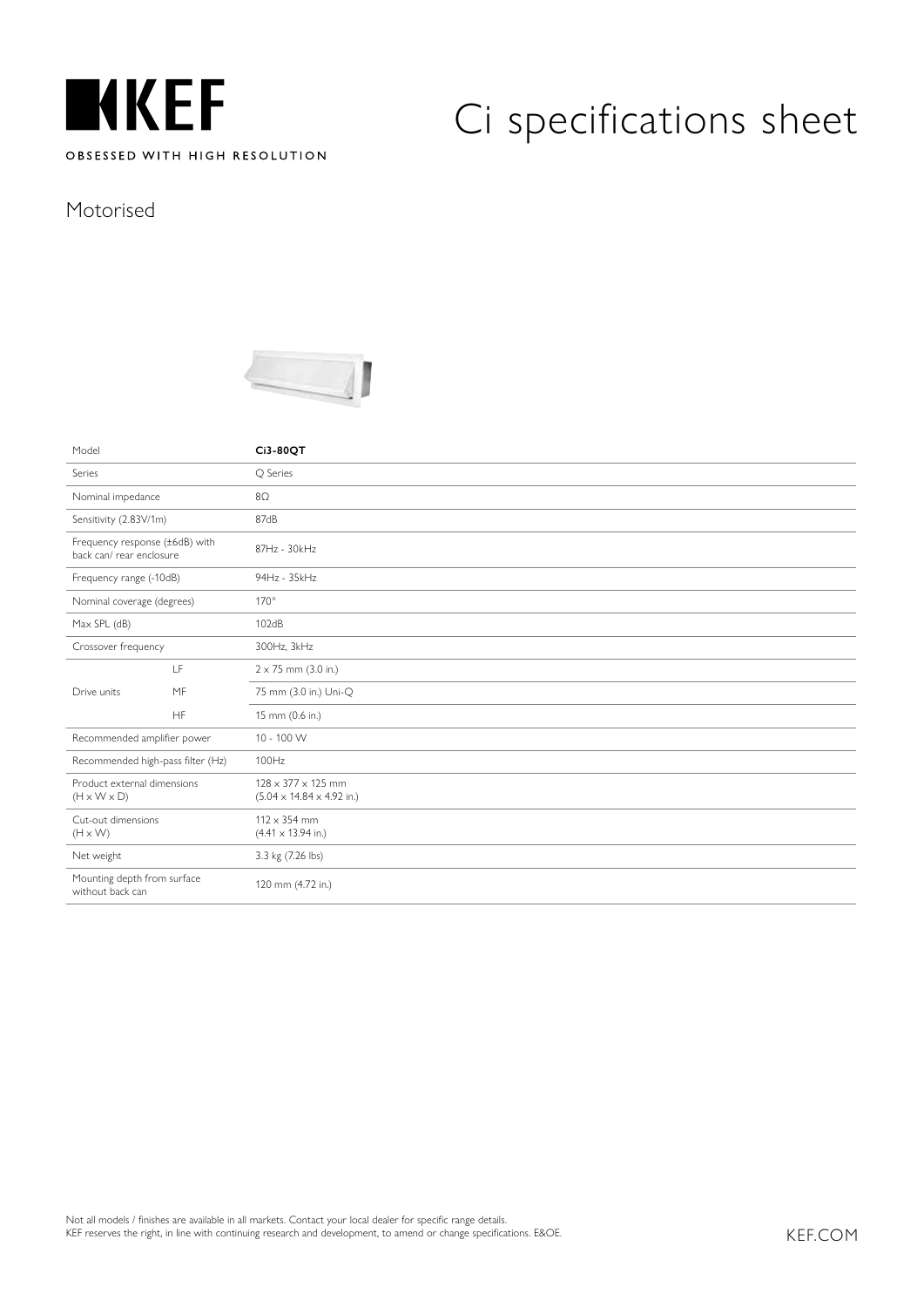

### Square









| Model                                                  |           | <b>Ci200OS</b>                                                                   | <b>Ci160OS</b>                                                                | <b>Ci130OS</b>                                                         | <b>Ci100OS</b>                                                       |
|--------------------------------------------------------|-----------|----------------------------------------------------------------------------------|-------------------------------------------------------------------------------|------------------------------------------------------------------------|----------------------------------------------------------------------|
| Series                                                 |           | O Series                                                                         | Q Series                                                                      | O Series                                                               | Soundlight / Q Series                                                |
| Nominal impedance                                      |           | $8\Omega$                                                                        | $8\Omega$                                                                     | $8\Omega$                                                              | $4\Omega$                                                            |
| Sensitivity (2.83V/1m)                                 |           | 90dB                                                                             | 89dB                                                                          | 87dB                                                                   | 88dB                                                                 |
| Frequency response (±6dB)<br>open-backed               |           | 35Hz - 34kHz                                                                     | 38Hz - 34kHz                                                                  | 45Hz - 34kHz                                                           | 80Hz - 27kHz                                                         |
| Frequency range (-10dB)                                |           | 32Hz - 30kHz                                                                     | 32Hz - 30kHz                                                                  | 38Hz - 30kHz                                                           | 53Hz - 25kHz                                                         |
| Nominal coverage (degrees)                             |           | $115^\circ$                                                                      | $125^\circ$                                                                   | $130^\circ$                                                            | $150^\circ$                                                          |
| Max SPL (dB)                                           |           | 107dB                                                                            | 105dB                                                                         | 103dB                                                                  | 103dB                                                                |
| Crossover frequency                                    |           | 2.5kHz                                                                           | 3.0kHz                                                                        | 3.8kHz                                                                 | 3kHz                                                                 |
|                                                        | LF        | 200 mm (8 in.) Uni-O                                                             | 160 mm (6.5 in.) Uni-O                                                        | 130 mm (5.25 in.) Uni-O                                                | 100 mm (4 in.) Uni-O                                                 |
| Drive units                                            | <b>HF</b> | 25 mm (1 in.)                                                                    | 19 mm (0.75 in.)                                                              | 19 mm (0.75 in.)                                                       | 19 mm (0.75 in.)                                                     |
| Recommended amplifier power                            |           | 10 - 150 W                                                                       | 10 - 125 W                                                                    | 10 - 100 W                                                             | $10 - 50 W$                                                          |
| Recommended high-pass filter (Hz)                      |           | 40Hz                                                                             | 45Hz                                                                          | 50Hz                                                                   | 60Hz                                                                 |
| Product external dimensions<br>$(H \times W \times D)$ |           | $273 \times 273 \times 106$ mm<br>$(10.75 \times 10.75 \times 4.17 \text{ in.})$ | $223 \times 223 \times 97$ mm<br>$(8.78 \times 8.78 \times 3.82 \text{ in.})$ | $184 \times 184 \times 84$ mm<br>$(7.24 \times 7.24 \times 3.31)$ in.) | $127 \times 127 \times 76$ mm<br>$(5.0 \times 5.0 \times 2.99)$ in.) |
| Cut-out dimensions<br>$(H \times W)$                   |           | $238 \times 238$ mm<br>$(9.37 \times 9.37 \text{ in.})$                          | 194 x 194 mm<br>$(7.64 \times 7.64 \text{ in.})$                              | $158 \times 158$ mm<br>$(6.22 \times 6.22 \text{ in.})$                | $112 \times 112$ mm<br>$(4.41 \times 4.41 \text{ in.})$              |
| Net weight                                             |           | 2.4 kg (5.3 lbs)                                                                 | 1.88 kg (4.14 lbs)                                                            | 1.4 kg (3.1 lbs)                                                       | 0.67 kg (1.48 lbs)                                                   |
| Mounting depth from surface                            |           | 99.8 mm (3.93 in.)                                                               | 91 mm (3.58 in.)                                                              | 77.9 mm (3.07 in.)                                                     | 72 mm (2.83 in.)                                                     |
| Optional rough in frame                                |           | <b>RIF200S</b>                                                                   | <b>RIF160S</b>                                                                | <b>RIF130S</b>                                                         | <b>RIF100S</b>                                                       |
| Optional rear enclosure                                |           | <b>RNC200S</b>                                                                   | <b>RNC160S</b>                                                                | <b>RNC130S</b>                                                         | <b>RNC100S</b>                                                       |
| Ideal Rear Volume (L)                                  |           | 60L                                                                              | 25L                                                                           | 15L                                                                    | 6L                                                                   |
| Minimum Rear Volume (L)                                |           | 35L                                                                              | 15L                                                                           | 10 <sub>L</sub>                                                        | 2.5L                                                                 |
| Certification                                          |           | <b>IP64</b>                                                                      | IP64                                                                          | <b>IP64</b>                                                            | <b>IP64</b>                                                          |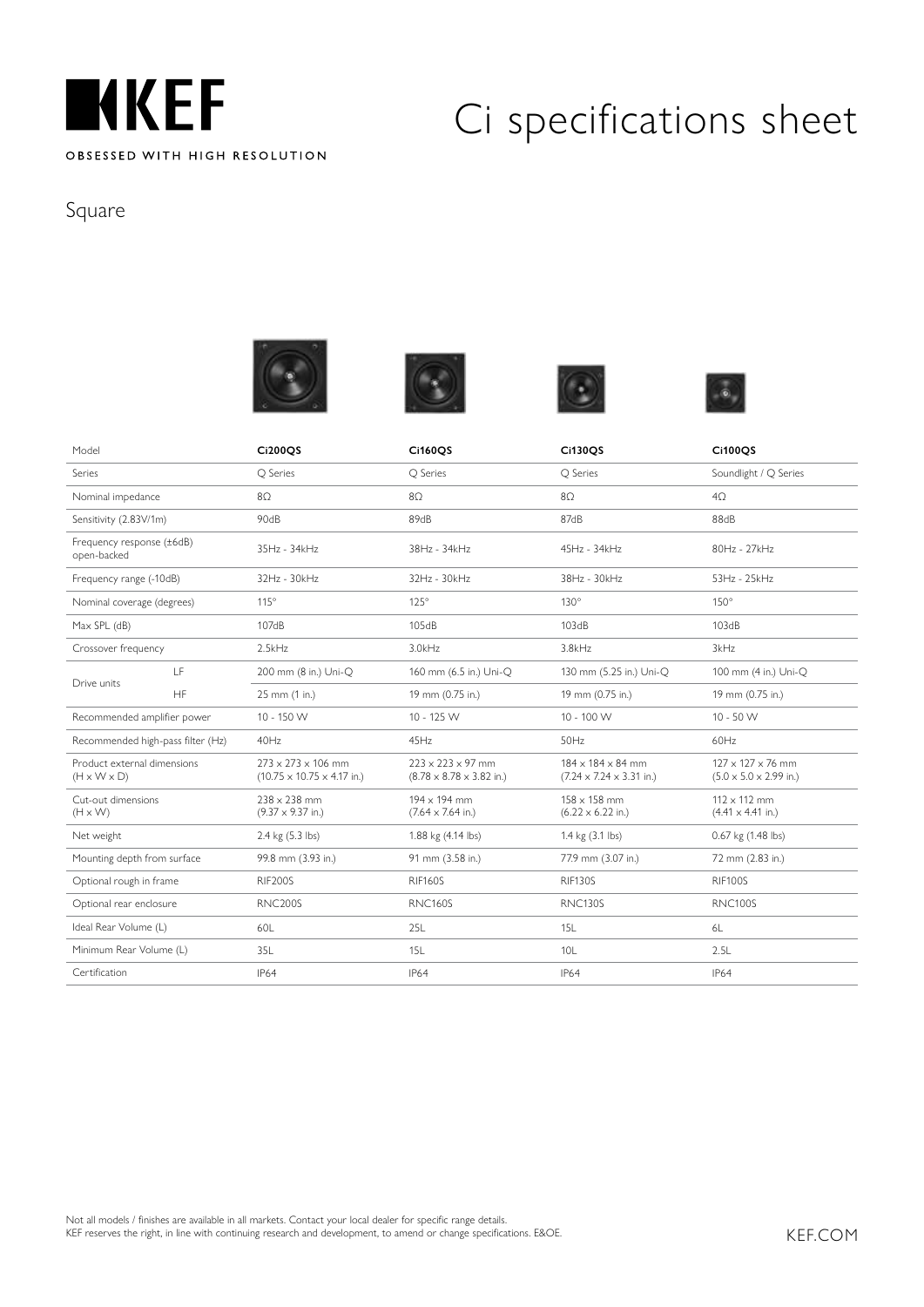

### Square









| Model                                                  |           | Ci160.2CS                                                               | Ci130.2CS                                                                     | Ci160CSds                                                               | <b>Ci160TS</b>                                                            |
|--------------------------------------------------------|-----------|-------------------------------------------------------------------------|-------------------------------------------------------------------------------|-------------------------------------------------------------------------|---------------------------------------------------------------------------|
| Series                                                 |           | C. Series                                                               | C Series                                                                      | C Series                                                                | T Series                                                                  |
| Nominal impedance                                      |           | $8\Omega$                                                               | 8Ω                                                                            | $8\Omega$                                                               | $8\Omega$                                                                 |
| Sensitivity (2.83V/1m)                                 |           | 89 <sub>dB</sub>                                                        | 87 <sub>dB</sub>                                                              | 91dB                                                                    | 87dB                                                                      |
| Frequency response (±6dB)<br>open-backed               |           | 52Hz - 20kHz                                                            | 52Hz - 20kHz                                                                  | $50Hz - 20kHz$                                                          | 110Hz - 24kHz                                                             |
| Frequency range (-10dB)                                |           | 47Hz - 45kHz                                                            | 45Hz - 45kHz                                                                  | 45Hz - 30kHz                                                            | 69Hz - 45kHz                                                              |
| Nominal coverage (degrees)                             |           | $120^\circ$                                                             | $140^\circ$                                                                   | $120^\circ$                                                             | $160^\circ$                                                               |
| Max SPL (dB)                                           |           | 104dB                                                                   | 102dB                                                                         | 106dB                                                                   | 101dB                                                                     |
| Crossover frequency                                    |           | 2.8kHz                                                                  | 2.8kHz                                                                        | 3.2kHz                                                                  | 1.7kHz                                                                    |
| Drive units                                            | LF        | 160 mm (6.5 in.) Uni-O                                                  | 130 mm (5.25 in.) Uni-O                                                       | 160 mm (6.5 in.) Dual voice coil                                        | 115 mm (4.5 in.) Dual layer                                               |
|                                                        | <b>HF</b> | 16 mm (0.6 in.)                                                         | 16 mm (0.6 in.)                                                               | $2 \times 19$ mm (0.75 in.)                                             | 25 mm (1 in.)                                                             |
| Recommended amplifier power                            |           | 10 - 100 W                                                              | $10 - 80$ W                                                                   | $10 - 80$ W                                                             | 10 - 100 W                                                                |
| Recommended high-pass filter (Hz)                      |           | 50Hz                                                                    | 55Hz                                                                          | 50Hz                                                                    | 70Hz                                                                      |
| Product external dimensions<br>$(H \times W \times D)$ |           | $223 \times 223 \times 90.5$ mm<br>$(8.78 \times 8.78 \times 3.56$ in.) | $184 \times 184 \times 83$ mm<br>$(7.24 \times 7.24 \times 3.27 \text{ in.})$ | $223 \times 223 \times 90.5$ mm<br>$(8.78 \times 8.78 \times 3.56$ in.) | $222.8 \times 222.8 \times 41$ mm<br>$(8.77 \times 8.77 \times 1.61$ in.) |
| Cut-out dimensions<br>$(H \times W)$                   |           | 194 x 194 mm<br>$(7.64 \times 7.64 \text{ in.})$                        | $158 \times 158$ mm<br>$(6.22 \times 6.22 \text{ in.})$                       | 194 x 194 mm<br>$(7.64 \times 7.64 \text{ in.})$                        | 194 x 194 mm<br>$(7.64 \times 7.64 \text{ in.})$                          |
| Net weight                                             |           | 1.70 kg (3.74 lbs)                                                      | 1.35 kg (3.0 lbs)                                                             | 1.80 kg (4.0 lbs)                                                       | 1.05 kg (2.31 lbs)                                                        |
| Mounting depth from surface                            |           | 84.5 mm (3.33 in.)                                                      | 77.1 mm (3.03 in.)                                                            | 84.5 mm (3.33 in.)                                                      | <36 mm (1.42 in.)                                                         |
| Optional rough in frame                                |           | <b>RIF160S</b>                                                          | <b>RIF130S</b>                                                                | <b>RIF160S</b>                                                          | <b>RIF160S</b>                                                            |
| Optional rear enclosure                                |           | <b>RNC160S</b>                                                          | <b>RNC130S</b>                                                                | <b>RNC160S</b>                                                          | <b>RNC160S</b>                                                            |
| Ideal Rear Volume (L)                                  |           | 35L                                                                     | 20L                                                                           | 351                                                                     | 3L                                                                        |
| Minimum Rear Volume (L)                                |           | 20L                                                                     | 12L                                                                           | 20L                                                                     | 1L                                                                        |
| Certification                                          |           | <b>IP64</b>                                                             | <b>IP64</b>                                                                   | <b>IP64</b>                                                             | <b>IP64</b>                                                               |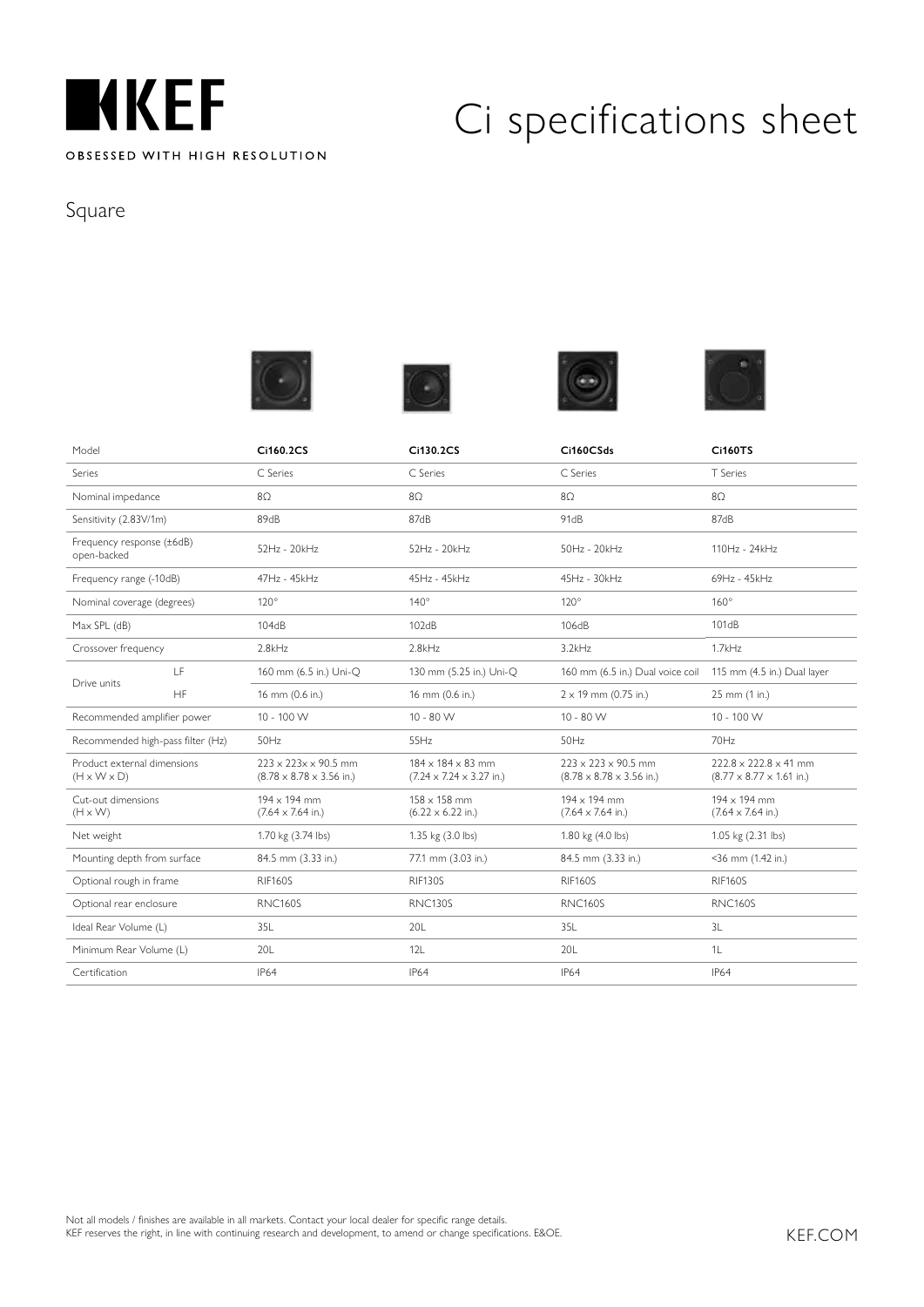

Round







| Model                                    |            | <b>Ci200OR</b>         | <b>Ci160QR</b>         | <b>Ci130QR</b>          |  |
|------------------------------------------|------------|------------------------|------------------------|-------------------------|--|
| Series                                   |            | <b>Q</b> Series        | Q Series               | O Series                |  |
| Nominal impedance                        |            | $8\Omega$              | $8\Omega$              | $8\Omega$               |  |
| Sensitivity (2.83V/1m)                   |            | 90dB                   | 89dB                   | 87dB                    |  |
| Frequency response (±6dB)<br>open-backed |            | 35Hz - 34kHz           | 38Hz - 34kHz           | 45Hz - 34kHz            |  |
| Frequency range (-10dB)                  |            | 32Hz - 30kHz           | 32Hz - 30kHz           | 38Hz - 30kHz            |  |
| Nominal coverage (degrees)               |            | $115^\circ$            | $125^\circ$            | $130^\circ$             |  |
| Max SPL (dB)                             |            | 107dB                  | 105dB                  | 103dB                   |  |
| Crossover frequency                      |            | 2.2kHz                 | 3.0kHz                 | 3.8kHz                  |  |
| Drive units                              | LF         | 200 mm (8.0 in.) Uni-Q | 160 mm (6.5 in.) Uni-Q | 130 mm (5.25 in.) Uni-Q |  |
|                                          | <b>HF</b>  | 25 mm (1 in.)          | 19 mm (0.75 in.)       | 19 mm (0.75 in.)        |  |
| Recommended amplifier power              |            | 10 - 150 W             | 10 - 125 W             | 10 - 100 W              |  |
| Recommended high-pass filter (Hz)        |            | 40Hz                   | 45Hz                   | 50Hz                    |  |
| Product external                         | Diameter Ø | 289.6 mm (11.4 in.)    | 234.6 mm (9.24 in.)    | 193.4 mm (7.61 in.)     |  |
| dimensions                               | Depth      | 109.8 mm (4.32 in.)    | 98 mm (3.86 in.)       | 83.3 mm (3.28 in.)      |  |
| Cut-out dimensions                       | Diameter Ø | 240 mm (9.45 in.)      | 196 mm (7.71 in.)      | 158 mm (6.22 in.)       |  |
| Net weight                               |            | 2.4 kg (5.28 lbs)      | 1.8 kg (3.96 lbs)      | 1.35 kg (2.97 lbs)      |  |
| Mounting depth from surface              |            | 103.3 mm (4.07 in.)    | 91 mm (3.58 in.)       | 77.8 mm (3.06 in.)      |  |
| Optional rough in frame                  |            | RIF200R                | <b>RIF160R</b>         | RIF130R                 |  |
| Optional rear enclosure                  |            | RNC200R                | RNC160R                | RNC130R                 |  |
| Ideal Rear Volume (L)                    |            | 60L                    | 25L                    | 15L                     |  |
| Minimum Rear Volume (L)                  |            | 35L                    | 15L                    | 10L                     |  |
| Certification                            |            | <b>IP64</b>            | <b>IP64</b>            | <b>IP64</b>             |  |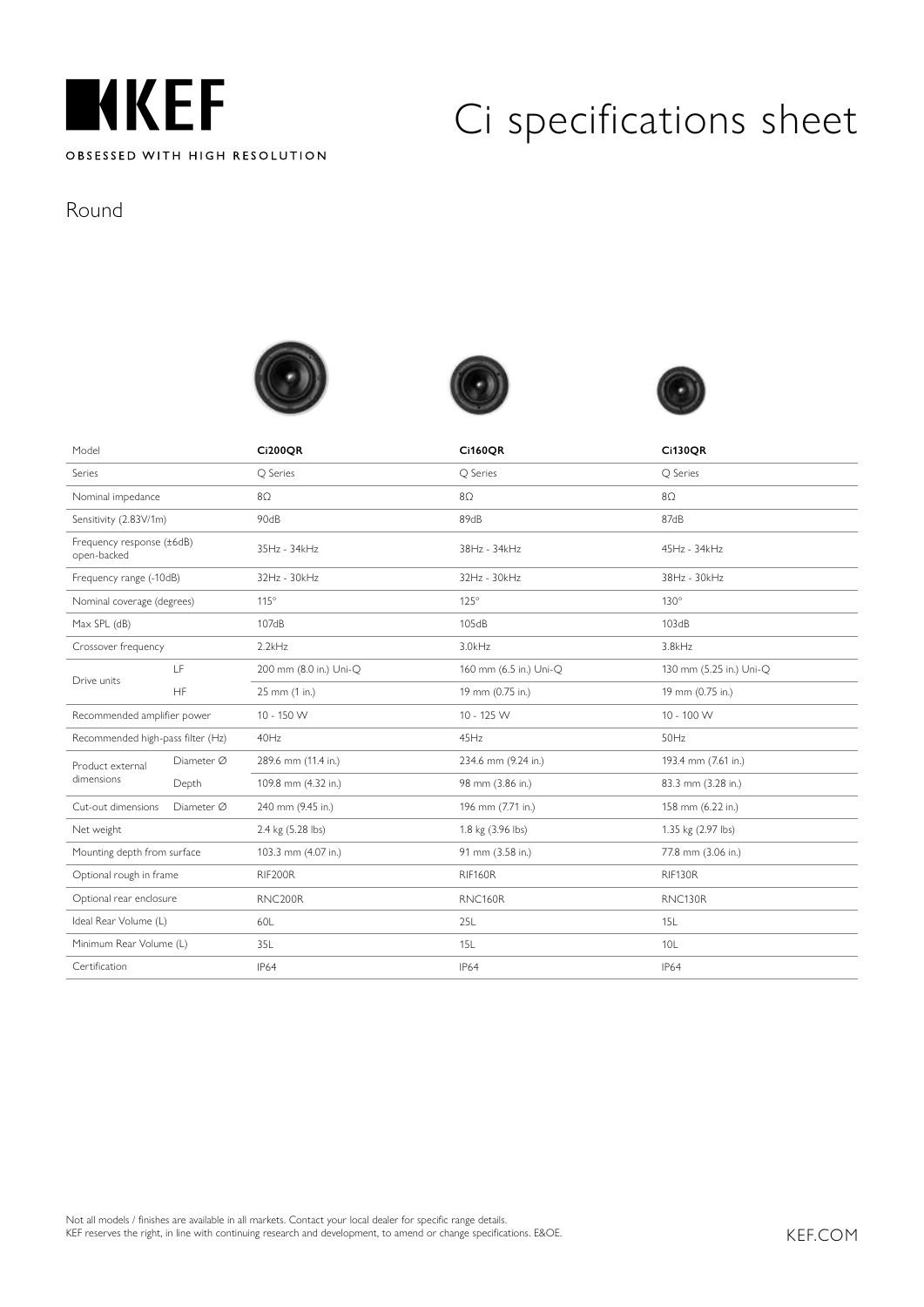

#### Round









| Model                                    |            | Ci200.2CR            | Ci160.2CR              | Ci130.2CR               | Ci160CRds                        |
|------------------------------------------|------------|----------------------|------------------------|-------------------------|----------------------------------|
| Series                                   |            | C Series             | C Series               | C Series                | C Series                         |
| Nominal impedance                        |            | $8\Omega$            | $8\Omega$              | $8\Omega$               | $8\Omega$                        |
| Sensitivity (2.83V/1m)                   |            | 90dB                 | 89dB                   | 87dB                    | 91dB                             |
| Frequency response (±6dB)<br>open-backed |            | 45Hz - 20kHz         | 52Hz - 20kHz           | 52Hz - 20kHz            | 50Hz - 20kHz                     |
| Frequency range (-10dB)                  |            | 35Hz - 45kHz         | 47Hz - 45kHz           | 45Hz - 45kHz            | 45Hz - 30kHz                     |
| Nominal coverage (degrees)               |            | $115^\circ$          | $120^\circ$            | $140^\circ$             | $120^\circ$                      |
| Max SPL (dB)                             |            | 106dB                | 104dB                  | 102dB                   | 106dB                            |
| Crossover frequency                      |            | 2.4kHz               | 2.8kHz                 | 2.8kHz                  | 3.2kHz                           |
|                                          | LF         | 200 mm (8 in.) Uni-O | 160 mm (6.5 in.) Uni-O | 130 mm (5.25 in.) Uni-O | 160 mm (6.5 in.) Dual voice coil |
| Drive units                              | HF         | 16 mm (0.6 in.)      | 16 mm (0.6 in.)        | 16 mm (0.6 in.)         | $2 \times 19$ mm (0.75 in.)      |
| Recommended amplifier power              |            | 10 - 125 W           | $10 - 100$ W           | $10 - 80 W$             | $10 - 80$ W                      |
| Recommended high-pass filter (Hz)        |            | 40Hz                 | 50Hz                   | 55Hz                    | 50Hz                             |
| Product external                         | Diameter Ø | 289.6 mm (11.4 in.)  | 234.6 mm (9.24 in.)    | 193.4 mm (7.61 in.)     | 234.6 mm (9.24 in.)              |
| dimensions                               | Depth      | 103.3 mm (4.07 in.)  | 88.7 mm (3.49 in.)     | 81 mm (3.19 in.)        | 93 mm (3.66 in.)                 |
| Cut-out dimensions                       | Diameter Ø | 240 mm (9.45 in.)    | 196 mm (7.71 in.)      | 158 mm (6.22 in.)       | 196 mm (7.71 in.)                |
| Net weight                               |            | 1.6 kg (3.6 lbs)     | 1.4 kg (3.1 lbs)       | 1.2 kg (2.7 lbs)        | 1.80 kg (4.0 lbs.)               |
| Mounting depth from surface              |            | 97.2 mm (3.83 in.)   | 85.2 mm (3.35 in.)     | 77.5 mm (3.05 in.)      | 86 mm (3.36 in.)                 |
| Optional rough in frame                  |            | RIF200R              | <b>RIF160R</b>         | RIF130R                 | RIF160R                          |
| Optional rear enclosure                  |            | RNC200R              | <b>RNC160R</b>         | RNC130R                 | RNC160R                          |
| Ideal Rear Volume (L)                    |            | 60L                  | 35L                    | 20L                     | 35L                              |
| Minimum Rear Volume (L)                  |            | 30L                  | 20L                    | 12L                     | 20L                              |
| Certification                            |            | IP64                 | <b>IP64</b>            | <b>IP64</b>             | <b>IP64</b>                      |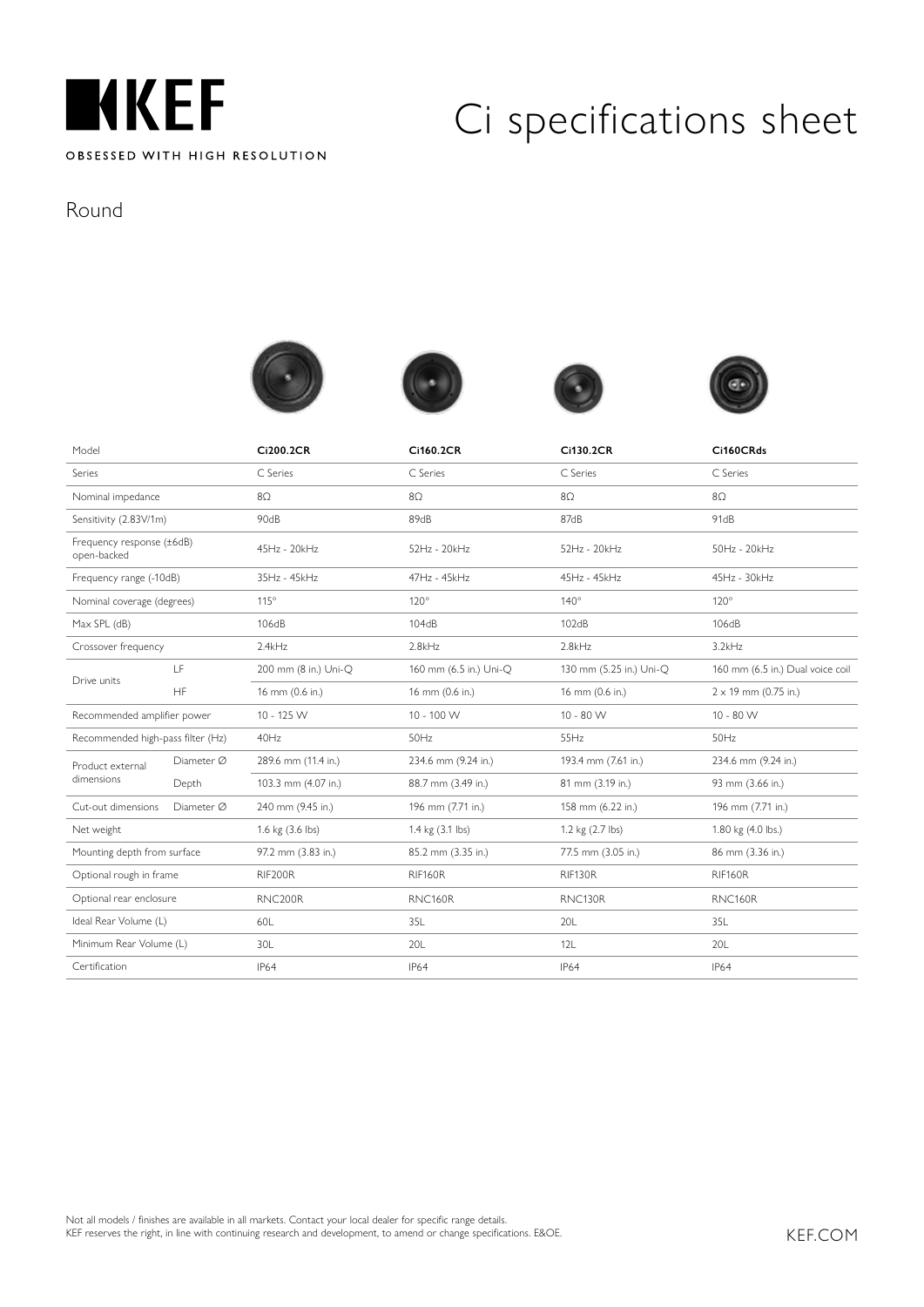

#### Round









| Model                                    |                    | <b>Ci200ER</b>       | <b>Ci160ER</b>         | <b>Ci130ER</b>          | <b>Ci160TR</b>              |
|------------------------------------------|--------------------|----------------------|------------------------|-------------------------|-----------------------------|
| Series                                   |                    | E Series             | E Series               | E Series                | T Series                    |
| Nominal impedance                        |                    | $8\Omega$            | $8\Omega$              | $8\Omega$               | $8\Omega$                   |
| Sensitivity (2.83V/1m)                   |                    | 90dB                 | 89dB                   | 87dB                    | 87dB                        |
| Frequency response (±6dB)<br>open-backed |                    | 45Hz - 20kHz         | 52Hz - 20kHz           | 52Hz - 20kHz            | 110Hz - 24kHz               |
| Frequency range (-10dB)                  |                    | 38Hz - 45kHz         | 46Hz - 45kHz           | 44Hz - 45kHz            | 69Hz - 45kHz                |
| Nominal coverage (degrees)               |                    | $100^\circ$          | $110^\circ$            | $135^\circ$             | $160^\circ$                 |
| Max SPL (dB)                             |                    | 106dB                | 104dB                  | 102dB                   | 101dB                       |
| Crossover frequency                      |                    | 2.8kHz               | 2.8kHz                 | 2.8kHz                  | 1.7kHz                      |
|                                          | LF                 | 200 mm (8 in.) Uni-O | 160 mm (6.5 in.) Uni-O | 130 mm (5.25 in.) Uni-O | 115 mm (4.5 in.) dual layer |
| Drive units                              | <b>HF</b>          | 16 mm (0.6 in.)      | 16 mm (0.6 in.)        | 16 mm (0.6 in.)         | 25 mm (1 in.)               |
| Recommended amplifier power              |                    | 10 - 125 W           | 10 - 100 W             | $10 - 80$ W             | 10 - 100 W                  |
| Recommended high-pass filter (Hz)        |                    | 40Hz                 | 50Hz                   | 55Hz                    | 70Hz                        |
| Product external                         | $Diameter \oslash$ | 289.6 mm (11.4 in.)  | 234.6 mm (9.24 in.)    | 193.4 mm (7.61 in.)     | 234.6 mm (9.24 in.)         |
| dimensions                               | Depth              | 103.3 mm (4.07 in.)  | 88.7 mm (3.49 in.)     | 81 mm (3.19 in.)        | 40 mm (1.57 in.)            |
| Cut-out dimensions                       | Diameter Ø         | 240 mm (9.45 in.)    | 196 mm (7.71 in.)      | 158 mm (6.22 in.)       | 196 mm (7.71 in.)           |
| Net weight                               |                    | 1.6 kg (3.6 lbs)     | 1.4 kg (3.1 lbs)       | 1.2 kg (2.7 lbs)        | 1 kg (2.2 lbs.)             |
| Mounting depth from surface              |                    | 97.2 mm (3.83 in.)   | 85.2 mm (3.35 in.)     | 77.5 mm (3.05 in.)      | <36 mm (1.42 in.)           |
| Optional rough in frame                  |                    | RIF200R              | <b>RIF160R</b>         | RIF130R                 | RIF160R                     |
| Optional rear enclosure                  |                    | RNC200R              | RNC160R                | RNC130R                 | <b>RNC160R</b>              |
| Ideal Rear Volume (L)                    |                    | 60L                  | 35L                    | 20L                     | 3L                          |
| Minimum Rear Volume (L)                  |                    | 30L                  | 20L                    | 12L                     | 1L                          |
| Certification                            |                    | IP64                 | IP64                   | <b>IP64</b>             | <b>IP64</b>                 |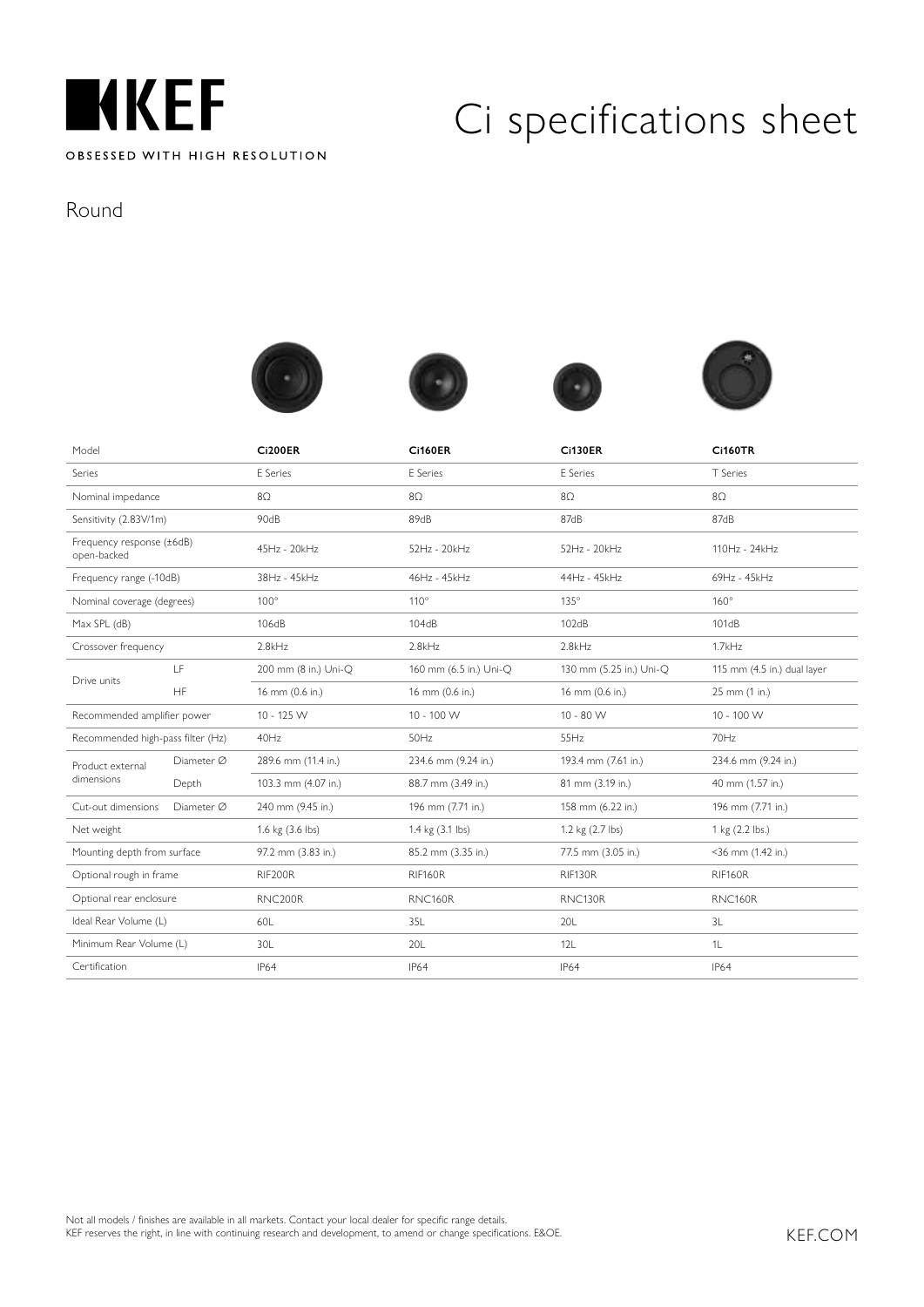

#### Soundlight





| Model                                                       |                  | Ci100.2QR              | <b>Ci50R</b>          |
|-------------------------------------------------------------|------------------|------------------------|-----------------------|
| Series                                                      |                  | Soundlight / Q Series  | Soundlight / C Series |
| Nominal impedance                                           |                  | $4\Omega$              | $6\Omega$             |
| Sensitivity (2.83V/1m)                                      |                  | 83dB                   | 82dB                  |
| Frequency response (±6dB)<br>open-backed                    |                  | 90Hz - 27kHz           | 125Hz - 20kHz         |
| Frequency response (±6dB)<br>with back can / rear enclosure |                  | 130Hz - 27kHz          | 170Hz - 20kHz         |
| Frequency range (-10dB)                                     |                  | 70Hz - 40kHz           | 122Hz - 25kHz         |
| Nominal coverage (degrees)                                  |                  | $150^\circ$            | $165^\circ$           |
| Max SPL (dB)                                                |                  | 99dB                   | 94dB                  |
| Crossover frequency                                         |                  | 3.5kHz                 | ÷,                    |
|                                                             | LF               | 75 mm (3.15 in.) Uni-Q | ÷,                    |
| Drive units                                                 | MF               |                        | 50 mm (2.0 in.)       |
|                                                             | <b>HF</b>        | 16 mm (0.6 in.)        |                       |
| Recommended amplifier power                                 |                  | $10 - 50 W$            | $10 - 30$ W           |
| Recommended high-pass filter (Hz)                           |                  | 80Hz                   | 130Hz                 |
| Product external                                            | Diameter Ø       | 135.6 mm (5.34 in.)    | 80 mm (3.15 in.)      |
| dimensions                                                  | Depth            | 107.5 mm (4.23 in.)    | 94.5 mm (3.72 in.)    |
| Cut-out dimensions                                          | Diameter Ø       | 118.0 mm (4.65 in.)    | 65 mm (2.56 in.)      |
| Net weight                                                  |                  | 0.50 kg (1.10 lbs)     | 0.135 kg (0.31 lbs)   |
| Mounting depth                                              | With back can    | 103.1 mm (4.06 in.)    | 90 mm (3.54 in.)      |
| from surface                                                | Without back can | 52 mm (2 in.)          | 50 mm (1.97 in.)      |
| Optional rough in frame                                     |                  | RIF100R                | $\sim$                |
| Optional rear enclosure                                     |                  | RNC100R                | CI50 CAN              |
| Ideal Rear Volume (L)                                       |                  | 5L                     | 3L                    |
| Minimum Rear Volume (L)                                     |                  | 0.75L                  | 0.5L                  |
| Certification                                               |                  | <b>IP64</b>            | IP64                  |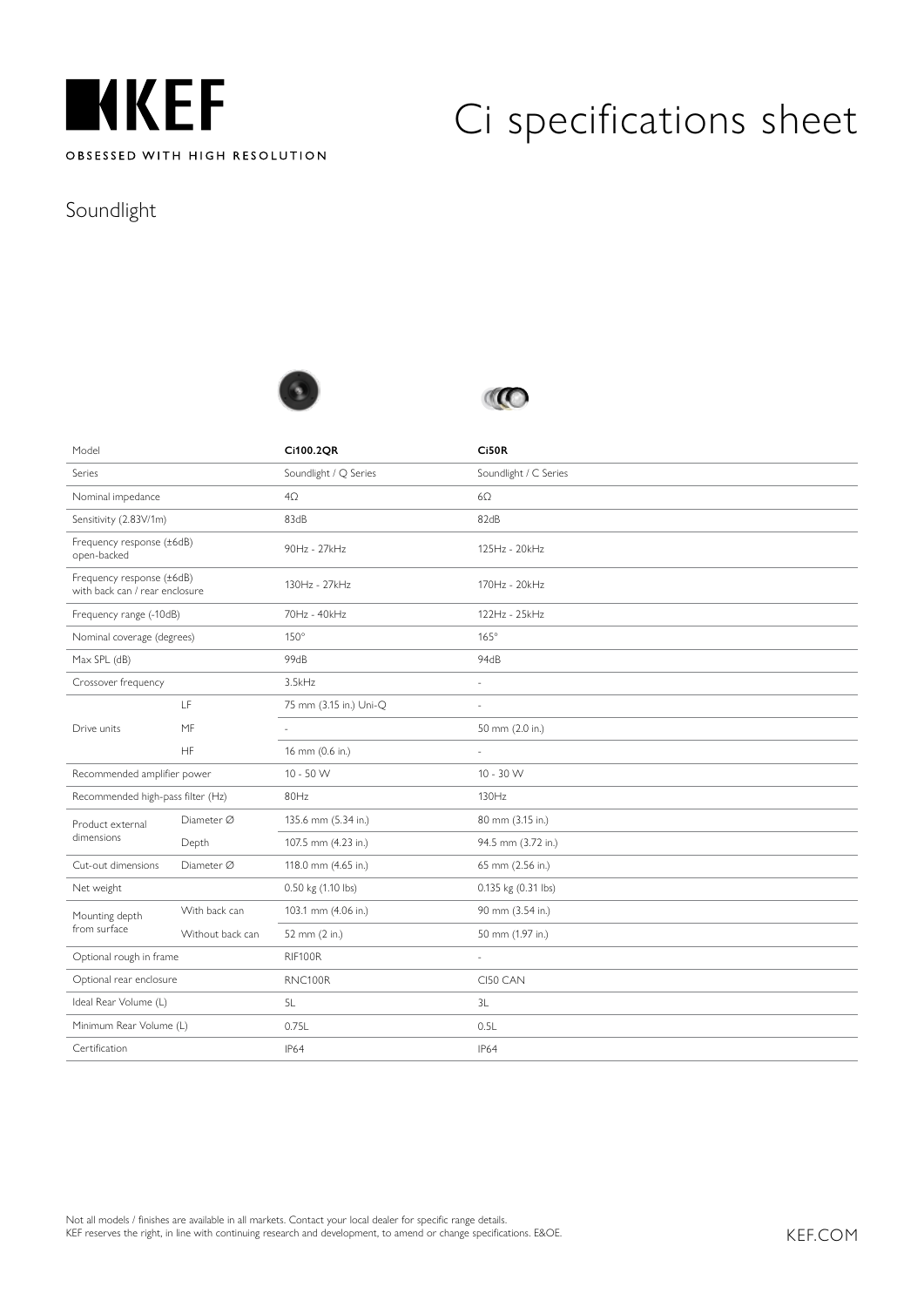

#### Commercial Round









| Model                                                       |            | Ci160QCT**                                      | <b>Ci115QCT**</b>                           | Ci110FCT**                                   | Ci160ST**                                       |
|-------------------------------------------------------------|------------|-------------------------------------------------|---------------------------------------------|----------------------------------------------|-------------------------------------------------|
| Series                                                      |            | O Series                                        | O Series                                    | Classic Series                               | Classic Series                                  |
| Nominal impedance                                           |            | 8Ω                                              | 8Ω                                          | 8Ω                                           | $4\Omega$                                       |
| Sensitivity (2.83V/1m)                                      |            | 89 <sub>dB</sub>                                | 86dB                                        | 89 <sub>dB</sub>                             | 85dB                                            |
| Frequency response (±6dB)<br>with back can / rear enclosure |            | 60Hz - 20kHz                                    | 70Hz - 20kHz                                | 110Hz - 18kHz                                | 60Hz - 130Hz                                    |
| Frequency range (-10dB)                                     |            | 69Hz - 30kHz                                    | 81Hz - 30kHz                                | 105Hz - 30kHz                                | 65Hz - 300Hz                                    |
| Nominal coverage (degrees)                                  |            | $145^\circ$                                     | $160^\circ$                                 | $170^\circ$                                  |                                                 |
| Max SPL (dB)                                                |            | 101dB                                           | 95dB                                        | 98 <sub>dB</sub>                             | 97dB                                            |
| Crossover frequency                                         |            | 2.8kHz                                          | 2.3kHz                                      | ÷,                                           | L                                               |
| Drive units                                                 | LF.        | 160 mm (6.5 in.) Uni-O                          | 115 mm (4.5 in.) Uni-O                      | 110 mm (4.3 in.)                             | 160 mm (6.5 in.)                                |
|                                                             | HF         | 19 mm (0.75 in.)                                | 19 mm (0.75 in.)                            | $\omega$                                     | $\mathcal{L}$                                   |
| Recommended amplifier power                                 |            | 10 - 100 W                                      | 15 - 80 W                                   | 10 - 100 W                                   | 20 - 100 W                                      |
| Recommended high-pass filter (Hz)                           |            | 70Hz                                            | 85Hz                                        | 110Hz                                        |                                                 |
| Recommended low-pass filter (Hz)                            |            | ÷,                                              | ÷,                                          | L.                                           | 100 - 200Hz                                     |
| Transformer taps                                            |            | 70V: 7.5W, 15W, 30W, 60W<br>100V: 15W, 30W, 60W | 70V: 4W, 8W, 15W, 30W<br>100V: 8W, 15W, 30W | 70V: 4W, 8W, 15W, 30W<br>100V: 8VV, 15W, 30W | 70V: 7.5W, 15W, 30W, 60W<br>100V: 15W, 30W, 60W |
| Product external<br>dimensions                              | Diameter Ø | 275 mm (10.83 in.)                              | 220 mm (8.66 in.)                           | 220 mm (8.66 in.)                            | 275 mm (10.83 in.)                              |
|                                                             | Depth      | 188 mm (7.40 in.)                               | 160 mm (6.03 in.)                           | 110 mm (4.33 in.)                            | 188 mm (7.40 in.)                               |
| Cut-out<br>dimensions                                       | Diameter Ø | 240 mm (9.45 in.)                               | 196 mm (7.71 in.)                           | 196 mm (7.71 in.)                            | 240 mm (9.45 in.)                               |
| Net weight                                                  |            | 4.27 kg (9.4 lbs)                               | 2.7 kg (5.94 lbs)                           | 2.25 kg (4.95 lbs)                           | 3.4 kg (7.48 lbs)                               |
| Mounting depth from surface                                 |            | 185 mm (7.28 in.)                               | 157 mm (6.18 in.)                           | 107 mm (4.21 in.)                            | 185 mm (7.28 in.)                               |
| Optional rough in frame                                     |            | RIF200R                                         | RIF160R                                     | RIF160R                                      | RIF200R                                         |
| Ideal Rear Volume (L)                                       |            | 15L                                             | 6L                                          | 5L                                           | 20L                                             |
| Minimum Rear Volume (L)                                     |            | 3L                                              | 1.5L                                        | 1L                                           | 3L                                              |
| Certification                                               |            | UL2043<br>UL1480-5                              | UL2043<br>UL1480-5                          | UL2043<br>UL1480-5                           | <b>UL2043</b><br>UL1480-5                       |

\*\* UL2043 and UL1480-5 approved

Not all models / finishes are available in all markets. Contact your local dealer for specific range details.

KEF reserves the right, in line with continuing research and development, to amend or change specifications. E&OE. THX and the THX logo are trademarks of THX Ltd. which are registered in some jurisdictions. All rights reserved.